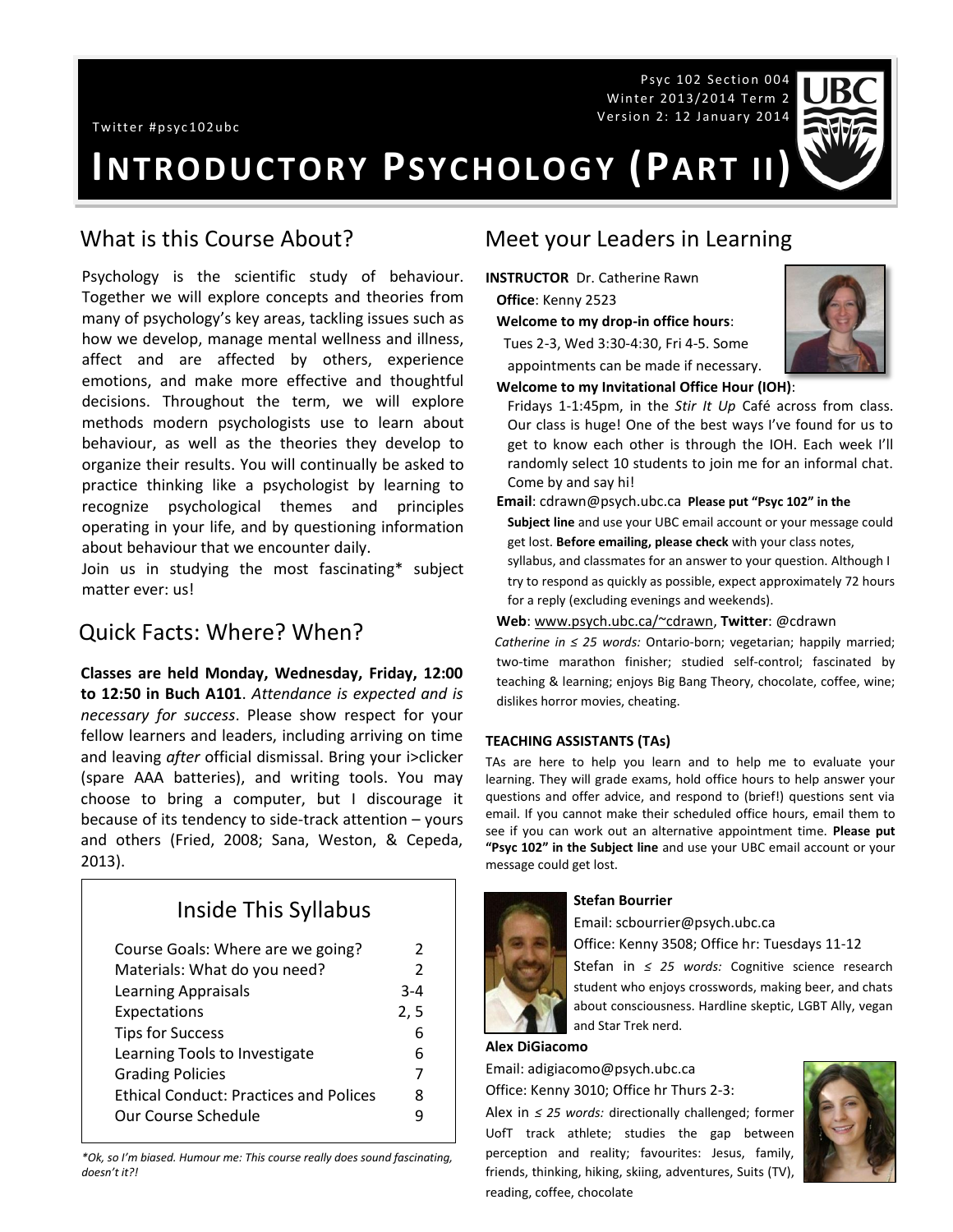## Learning Goals: Where are We Going?



I designed this course with specific goals in mind. By the end of this course, you should be able to...

- 1. define modern psychology and identify the major perspectives within it;
- 2. recognize, recall, connect, and evaluate psychological concepts and theories from specific subfields (e.g., developmental and social psychology);
- 3. apply your knowledge of psychological principles and themes to gain insight into yourself, others, and events in your everyday life;
- 4. identify basic methods modern psychologists use to understand behaviour;
- 5. critically evaluate new evidence about behaviour that you encounter in your daily life;
- 6. understand the need for multiple exposures to material in order to develop mastery (e.g., participate in class, review notes, read text, write, self-test).
- 7. communicate your ideas about psychology both verbally and in writing;
- 8. give, receive, and use feedback on written work;
- 9. demonstrate respectful, professional conduct in email, online, and face-to-face communication with your peers, TAs, and Instructor; and
- 10. feel (even a little bit!) excited about learning in general and about psychology in particular.

## Materials: What Do You Need?

**1. REQUIRED TEXTBOOK** Lilienfeld, S. O., Lynn, S. J., Namy, L. L., Woolf, N. J., Cramer, K. M., & Schmaltz, R. (2013). *Psychology:*  **From Inquiry to Understanding, (2<sup>nd</sup> Canadian ed.).** Toronto, ON: Pearson Canada Inc.

Using the 1<sup>st</sup> Canadian edition is *not recommended* because some major changes occurred this edition. **PURCHASE OPTIONS:** A hard copy of the text is available to buy from the UBC Bookstore or Discount Textbooks (and comes with a \$10 i>clicker rebate coupon, access to MyPsychLab study guide, the e-text, and peerScholar). To save cash, you can buy access to the e-text and MyPsychLab (without a hard copy) from www.mypsychlab.com (see #5).

**2. REQUIRED i>clicker** i>clicker questions and polls will be integrated into every class; please bring yours! They can be purchased at the bookstore, used or new. You must REGISTER YOUR i>clicker on our Connect course website in order to receive the points you earn in class.

.



**3. REQUIRED CONNECT COURSE WEBSITE** Our course website is [www.connect.ubc.ca.](http://elearning.ubc.ca/connect/) Log in using your CWL. Register your i>clicker, download PowerPoint slides *after*  each lesson, announcements, check your grades, and more! You are responsible for checking this site frequently.

**4. REQUIRED PEERSCHOLAR WEBSITE** We will use this website for assignment submissions and peer feedback. An individual access code comes with the textbook bundle from the bookstore, or you can buy access directly from [http://www.pearsoned.ca/highered/peerscholar.](http://www.pearsoned.ca/highered/peerscholar) **Our Course ID code is IN1AAXYFVTNB.** Create an account using your first and last name as they appear on your official UBC registration. If you were in *my section* of Psyc 101 in Term 1, please use the same registration.

**5. RECOMMENDED MYPSYCHLAB TEXTBOOK COMPANION WEBSITE** Find study tools (e.g., electronic textbook, practice quizzes, flashcards, chapter reviews, relevant links, videos). A personal access code for [www.mypsychlab.com](http://www.mypsychlab.com/) comes with each new text. If you buy a used book and want access, or only want the electronic text, visit their website for purchase options. **Our course ID code is rawn42302**.

**SHORT ON CASH?** If you're choosing between buying food or textbooks and an i>clicker, \*please\* come to me. I have some materials available for loan. Note that you can also borrow a copy of the text from Koerner library. It's on course reserve.

## What We Expect from You

**PARTICIPATION** This course is designed to be experiential, involving demonstrations, pair and small group discussions, large group discussions, class activities and writing, and i>clicker questions. Some class time will be devoted to a traditional lecture format, during which you can actively build your notes for future studying. Success in this class depends upon your active engagement.

**ATTENDANCE** Please come to every class prepared to participate in your learning. Bring your i>clicker (and spare AAA batteries), a pen and some paper (in addition to a laptop, if you choose to bring one), and an open mind. *If you miss class* you are responsible for obtaining missed notes and important announcements from your peers and materials posted online. You will not be able to regain participation points for missed classes.

**RESPECTFUL & ETHICAL CONDUCT** You are expected to treat all your classmates, the teaching team, and yourself with respect at all times, both in and out of the classroom, face-toface and in writing (e.g., on email). This includes arriving to class on time and minimizing distractions for other students.

You are responsible for your own learning. Cheating of any kind will **not** be tolerated, including dishonest use of the i>clicker, and copying other's work. See page 8 for more information on Ethical Conduct.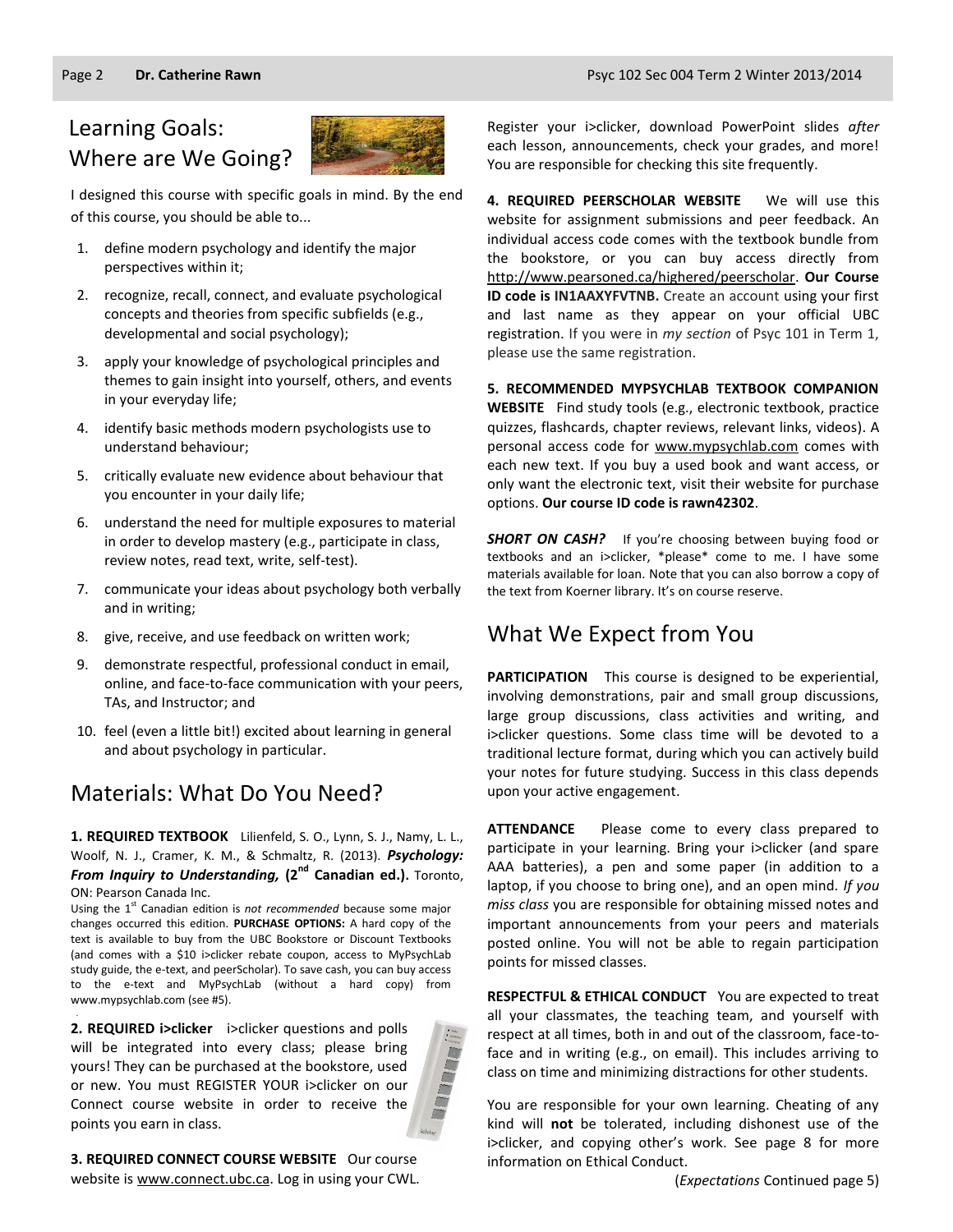

## *How Will We Know If We Have Met Our Goals?* Learning Appraisals: Overview

| <b>Learning Appraisal Activity</b>                               | <b>Points</b> | <b>Dates</b>                                   |
|------------------------------------------------------------------|---------------|------------------------------------------------|
|                                                                  | to Earn       |                                                |
| 3 Midterm Tests (worth 15% each)                                 | 45%           | January 31, February 26, March 19              |
| Approximately 40 multiple choice & 10 fill-in-the-blanks         |               |                                                |
| Writing to Learn Mini-Papers with Peer Assessment (5 x 2%)       | 10%           | Throughout the term; see Course Schedule       |
| Skeptical Intelligence (due January 17)                          |               | (page 9) for all dates.                        |
| Four short "write & rate" concept-check assignments<br>٠         |               |                                                |
| Cumulative Final Exam                                            | 40%           | During exam period April 12-30, including      |
| Approximately 100 multiple choice, 20 fill-in-the-blanks, and    |               | Saturdays.                                     |
| two paragraphs                                                   |               |                                                |
| <b>Engagement in Learning</b>                                    | 5%            | These activities will help you learn about     |
| Class participation (i>clicker): 3%                              |               | course concepts and the science of psychology. |
| <i>Required</i> Subject Pool Participation: 2 hours = 2%<br>6    |               | Subject Pool participation must be complete by |
|                                                                  |               | Tuesday April 8.                               |
| <b>Base Points Available for you to Earn</b>                     | 100%          |                                                |
| Bonus Subject Pool Participation (up to 3 more hours = up to 3%) | 3%            | Complete by Tuesday April 8                    |

This course is divided into four sets of two chapters. For each pair of chapters, we'll follow the same process, as depicted in the diagram below. This process is designed to help you distribute your readings and studying throughout the term (Wahlheim, Dunlosky, & Jacoby, 2011), using a combination of writing and peer review that have each been shown to help students learn (Dochy, Segers, & Sluijsmans, 1999; Nevid, Pastva, & McClelland, 2012; Siu, 1989). Taken together, this course design incorporates at least four methods that have been empirically demonstrated to promote learning (Dunn, Saville, Baker, & Marek, 2013; Dunlosky, Rawson, Marsh, Nathan, & Willingham, 2013).

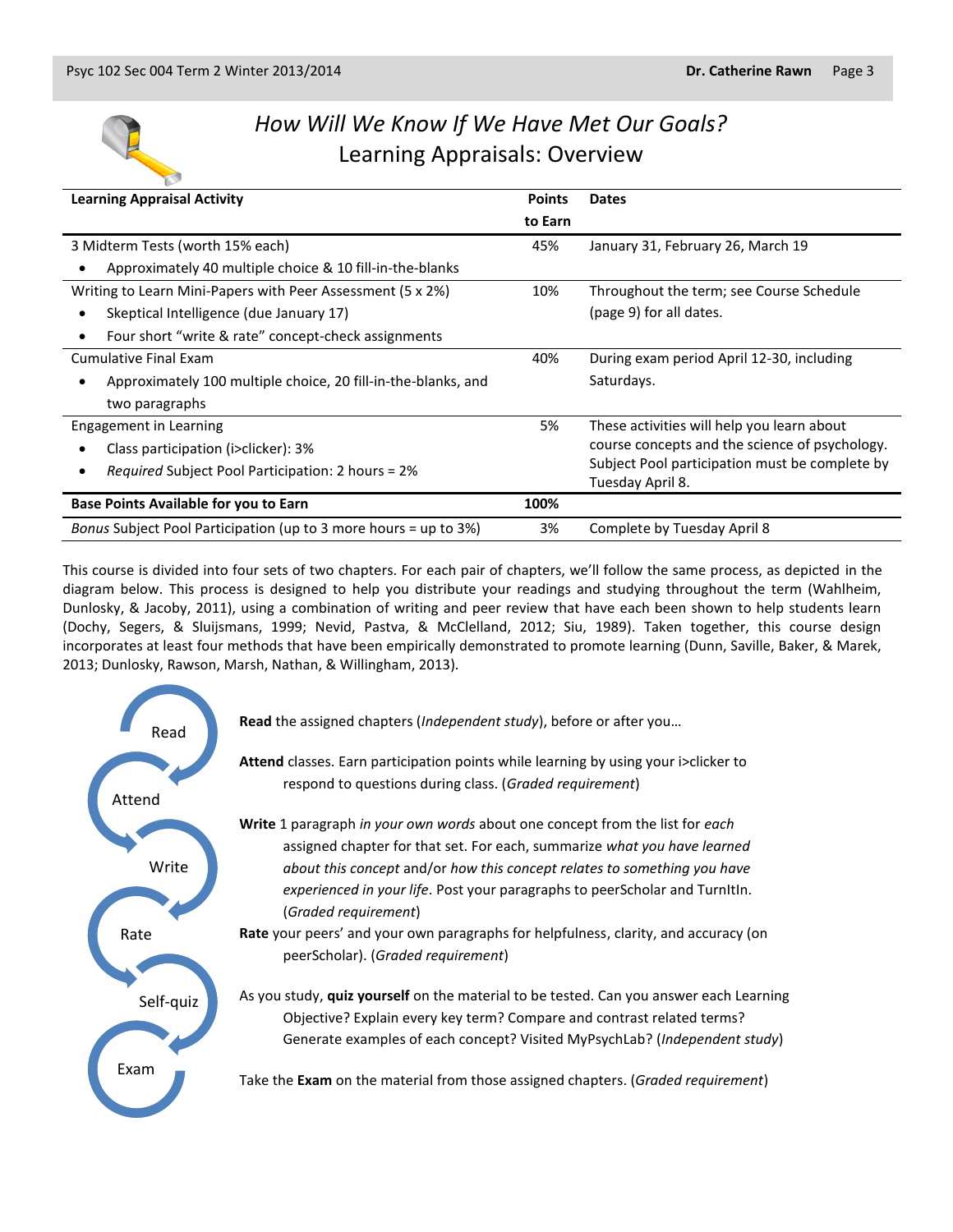## *How Will We Know If We Have Met Our Goals?* Learning Appraisals: Details

**MIDTERM TESTS (3 total, worth 15% each) AND FINAL EXAM (40%)** All tests and exams will consist of a mix of multiplechoice and fill-in-the-blank questions. Additionally, the final exam will also include two written paragraphs based on what you write for *Writing to Learn mini-papers* (see below)*.* **You will be challenged to push beyond memorization of facts and to integrate and apply course material.** Research shows greater long term retention when people expect a final test in the future (Szpunar, McDermott, & Roediger, 2007). Therefore, to best prepare you to apply course material in future related courses and to your life in general, **the final exam is cumulative.**

**WRITING TO LEARN MINI-PAPERS (5 x 2%)** These paragraphs will help you to apply course material to understand your everyday life experiences, and will help you practice your written communication skills, including summarizing and connecting concepts, peer feedback (facilitated by peerScholar), and revision. The **first mini-paper** worth 2% requires **skeptically investigating claims of intelligence-enhancing products** and will be explained in class (due January 17).

**Write and Rate Concept Check Mini-Papers** Each subsequent paper worth 2% requires **writing two paragraphs**. On Connect, you will find a list of at least 10 critical concepts per chapter. Choose one concept and **summarize,** *in your own words***, what you have learned about this concept and/or how this concept relates to something you have experienced in your life** (Nevid, et al., 2012). Before each exam, **submit two paragraphs (one per chapter being tested) to peerScholar and to Turnitin (worth 1% for completion)**. By the deadline after the exam, log in to peerScholar and **review five submissions from your peers** for clarity, helpfulness, and accuracy, and receive reviews on your work (**average of five peer reviews is worth 1%**; if you fail to review others' work, you will receive zero for this component). **On the final exam, you will be asked to choose any two concepts from those lists and write a paragraph about them**. To study, you can revisit the paragraphs you wrote, and consider the peer feedback you received on them, to create your best paragraphs. *Note: no notes may be brought to the final exam.* More details will be discussed in class. **See all deadlines for writing and rating in Our Course Schedule (page 9).**

**ENGAGEMENT IN LEARNING ABOUT PSYCHOLOGY (5%)** Taking responsibility for your learning involves actively participating throughout this course. Because of the size of our class, it is

challenging to measure individual participation on an ongoing basis. Therefore, your class contribution will be evaluated based on your responses to **i>clicker** questions in class. To earn maximum points, **answer at least 75% of the i>clicker questions during a class period (and any one of those correctly), for at least 75% of the classes** during the whole term.

**Required Human Subject Pool credits (2%, plus up to an additional 3% bonus)** The second way to engage in learning about psychology is to be a participant in ongoing research projects. Earn points toward your course grade by participating in research through the Human Subject Pool (HSP), or complete an alternative assignment. Study sign-ups and details about the alternative assignment are posted on [https://hsp.psych.ubc.ca/.](https://hsp.psych.ubc.ca/) Participating in a 1 hour study (or completing 1 alternative assignment) earns you 1%; 2 are needed to earn the 2% required. An additional 3 are needed to earn 3% bonus. These points will be added to your final course grade, after any scaling that may be applied.

Engaging in these activities (and others, such as online and in class discussion, MyPsychLab activities, class activities, etc.) will help you learn the material and about the discipline which should help you perform on tests and papers as well.

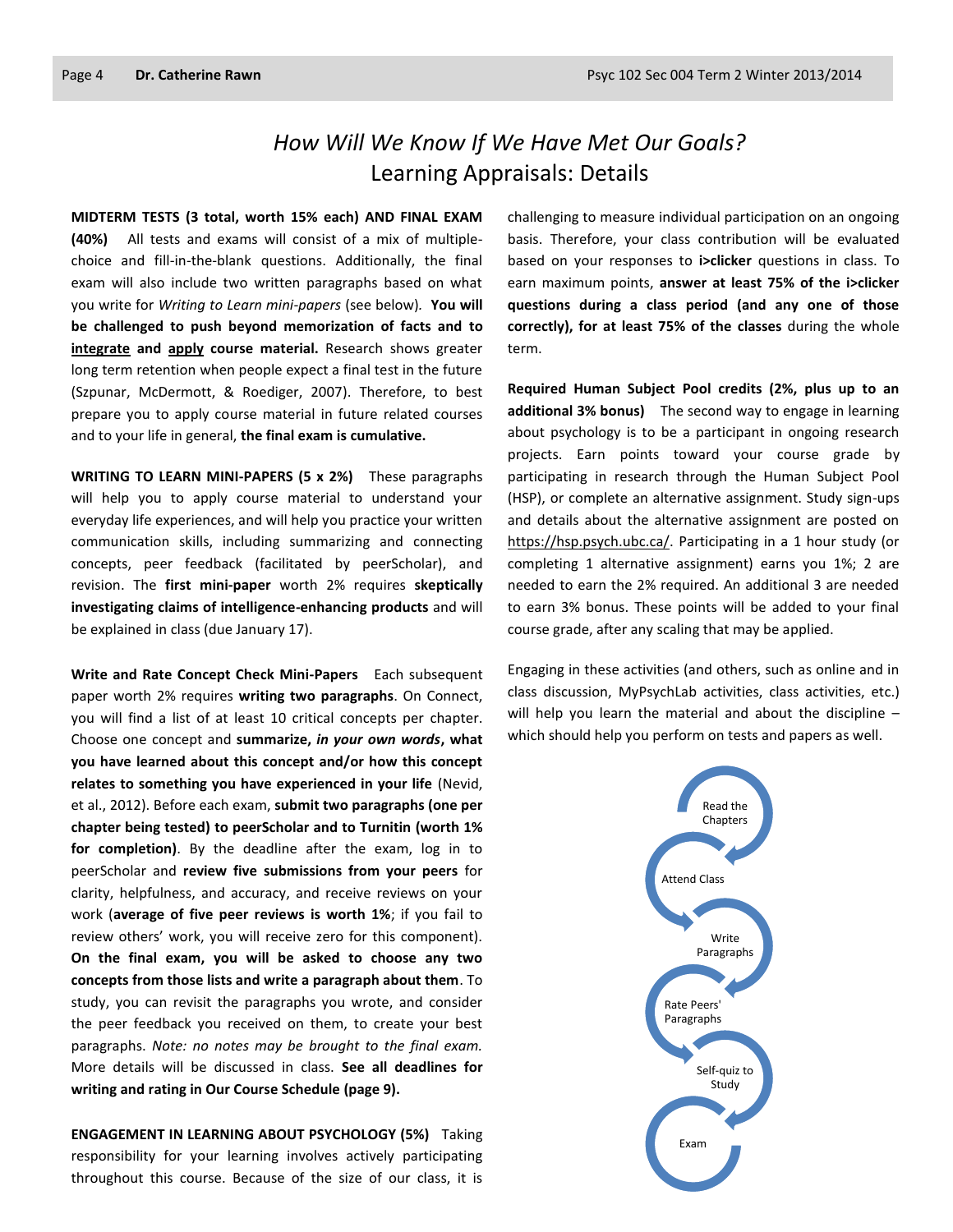### What We Expect from You (cont'd from p. 2)

**ON TIME MINI-PAPERS** Because of the way peerScholar works, you are required to meet each deadline or else you lose 2%. **No late mini-papers will be accepted. TURNITIN.COM REQUIREMENT:** After you complete your paragraphs on peerScholar, you must turn in the exact same paragraphs to Turnitin.com within one day or lose 1%. Go to [turnitin.com,](http://www.turnitin.com/) create an account using your name (as it appears on your official UBC registration), enter *our course ID (7431379)* and password *(psychology).* Upload your paragraphs.

**RE-GRADE POLICY:** If you feel very strongly that a question on any exam or your peer reviews on your mini-paper were graded unfairly, you may submit the appropriate **Re-Grade Request Form** available on Connect. To qualify, you must submit the form to Dr. Rawn within 2 weeks of the date grades were posted on Connect. She will consider your request carefully and will respond via email within approximately one week of receiving it. Re-grading may result in an increase or decrease, and that re-grade is final.

**PRESENCE AT MIDTERM TESTS** Presence at tests is expected. If you miss a *midterm test*, you will receive a zero. **There will be**  *no* **make-up midterms**. In documented cases of varsity athletic commitments (as per UBC policy), severe illness or other extenuating circumstance *verified by UBC Academic Advising as warranting Academic Concession*, or a conflict with a major religious holiday, obtain appropriate documentation and complete the **Request For Excused Absence Form** on Connect. If approved, the worth of the missed exam will be added to the final exam. *Note*: Testimony by unofficial parties such as parents and roommates will \*not\* count as appropriate documentation. You must seek official documentation and have it verified by a member of Academic Advising in your Faculty.

**PRESENCE AT FINAL EXAMS** Presence at the final exam is *mandatory*. If you absolutely must miss the final exam due to an extenuating circumstance like severe illness, you or your caregiver must apply for Academic Concession by contacting your Faculty's Advising Office (e.g., Arts Advising through the Centre for Arts Student Services). If you have 3 or more exams scheduled to start *and finish* within a 24 hour period you may request to write the second exam on a different day. However, you must give the instructor of the second exam one month notice.



*Let's work together to make this course a positive experience for all of us.*

**FEEDBACK** We invite you to share your thoughts and suggestions with us, particularly about things we are able to change, and be open to working together to make this course a positive experience for all of us.

You will be consulted for feedback about your learning experience, what elements of the course are working well for you, and what could be improved. For example, at the end of any class, you are welcome to submit in writing a summary of what you learned and/or a question about something you're curious or confused about. I will take up some of these Comprehension Checks at the beginning of the next class.

**USE OF ELECTRONICS IN THE CLASSROOM** *As determined collaboratively during the first week of class, there is a laptopfree zone in the front right section (as considered when facing the board) for those who wish to avoid such distraction.*

## What You Can Expect from Us

**AVAILABLE** We are here to help you and your classmates in your choice to succeed. Visiting us in person is typically more effective than email for clearing up questions. If our office hours absolutely cannot work for you, respectfully email us a few time and day options to make an appointment. Because of our class size, there may be limits on the number of appointments we can schedule.

**ONLINE SLIDES** PowerPoint slides and handouts will be available *after* class on our Connect site.

**INTERACTION** I will make every effort to keep you interested in class by mixing things up and getting you involved in learning activities. **I will ask you to do only those activities that I believe will help you learn**. To help document active learning, I may take some photographs throughout the term. Please see me within the first two weeks of the course if you have serious concerns about this.

**FEEDBACK** We will endeavour to provide you with feedback on learning appraisals as promptly and as with as much detail as possible, given the size of our class. You are invited to view your exams at our TAs' offices hours (more details in class).

**RESPECTFUL & ETHICAL CONDUCT** At all times, we aim to treat each of you with respect, and to make all course decisions with the highest standard of ethics in mind. If you feel you are being treated unfairly or disrespected by us or a classmate, we invite you to talk to us so we can sort out the issue together. To be clear: raising such a discussion would not impact your grade.

**A NOTE ON WITHDRAWING FROM THIS COURSE**  Sometimes people find that they are unable or unwilling to handle the demands of a course. If you find yourself in this situation, I encourage you to talk to us for advice. If you wish to withdraw from this course without any record of the course on your transcript, you must do so before January 20. If you wish to withdraw from this course with only a withdrawal standing of "W" on your transcript, you must do so before February 14. Consult the UBC Academic Calendar for more information: <http://www.calendar.ubc.ca/vancouver/index.cfm?tree=3,45,99,0>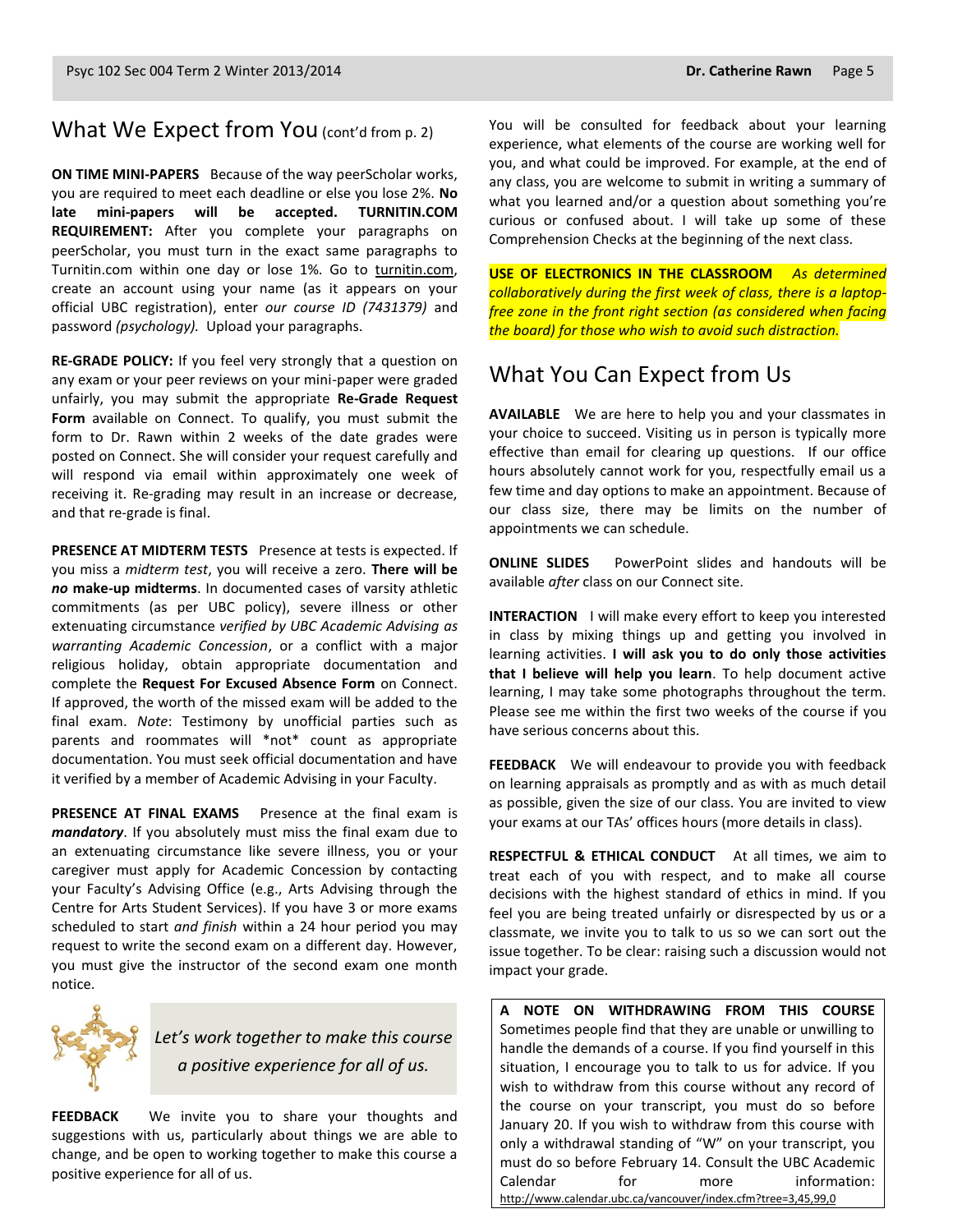## Tips for Success: Making Choices to Learning Tools to Investigate Learn!

I believe you can master this course material at a high level, *if you consistently choose to put in the effort required to do so.* Here's a rough guideline for how much time you should be spending on this (and each of your) courses this year: **2-3 hours out of class for every 1 hour in class.** Note that some people will need more time than this.

#### **WHAT CAN YOU DO** *IN CLASS***?**

- **Take notes** about what's being discussed, using what's on the slides to guide and organize your notes. (Don't just copy down what you see on the slides; you'll get those words later!).
- **Keep focused**. For example, avoid bringing a computer (or sitting behind someone else's) if it will be a distraction for you. Get adequate sleep and nutrition.
- **Actively participate in activities, demonstrations, and discussions; thoughtfully answer i>clicker questions**. The point of all of these is to help you think about the material so you can master it and make it meaningful for your life.
- **Ask questions**. Be brave! If you would like clarification or are interested in how a concept connects or applies in some way… ask it either by raising your hand or in writing.

#### **WHAT CAN YOU DO DURING THOSE 6-9 HOURS PER WEEK YOU SPEND ON THIS COURSE** *OUTSIDE CLASS?*

- **Add to your class notes.** Fill in any missing gaps before you forget! Integrate your notes with the slides posted online [\(www.connect.ubc.ca\)](http://www.connect.ubc.ca/). *Build your notes so you can use them to study later.*
- **Actively read the text**. For example, take notes using the section headers; convert headers into questions to help you identify the most important points. Take every chance available to test yourself (Bjork & Bjork, 2011). For example, complete "Assess your knowledge," "Apply your thinking," and "Think again" sections; after each chapter, close your book and freely recall everything you can remember, then go back and check what you got and what you missed (Karpicke & Blunt, 2011). *Build your notes so you can use them to study later.*
- **Test yourself using learning objectives from class and the text**. What should you be able to do with the course material? Learning objectives are meant to help you answer this question so you can study more effectively.
- **Explore the MyPsychLab activities** that come with your text**.**
- **Write your** *Writing to Learn Mini-Papers***.** Start early! Seek advice from the Writing Centre, me, our TAs, and your peers.
- **Come to office hours and post questions on Connect.** Get to know your Leaders in Learning, ask questions about course material, and find out more about psychology!



I encourage you to take responsibility for your learning and check out what these resources have to offer.

**COLLEGE SUCCESS STRATEGIES** By S. L. Nist-Olejnik & J. P. Holschuh (2012,  $4^{th}$  edition). This book offers countless tips and strategies. It is primarily geared toward new university students, but there is a ton of useful information in there for upper years as well, from any discipline.

**TIME MANAGEMENT** Tools for managing your courses, [http://www.studygs.net/schedule/,](http://www.studygs.net/schedule/) papers, [http://assignmentcalculator.library.ubc.ca,](http://assignmentcalculator.library.ubc.ca/) and mastering many other aspects of academic life <http://learningcommons.ubc.ca/student-toolkits/>

**UBC ACADEMIC REGULATIONS** Information about academic regulations, course withdrawal dates and credits can be found in th[e University Calendar.](http://students.ubc.ca/calendar/academicyear.cfm)

**LEARNING COMMONS** is UBC's online hub for study and research support. This interactive website provides you with a wealth of academic resources, from tutoring and workshops to study groups and online technology tools. It also offers plenty of information on a variety of academic topics, and links to nearly all of the academic resources offered at UBC. Make the Learning Commons your first stop for all things academic! [http://learningcommons.ubc.ca](http://learningcommons.ubc.ca/)

**WRITING SKILLS** The UBC Writing Centre offers tutoring [services,](http://cstudies.ubc.ca/writing/resources.html) including an [Online Writer's Workshop](http://www.writingcentre.ubc.ca/workshop/index.html). Also, Purdue University offers an amazing collection of information about writing at their Online Writing Lab (OWL), available a[t http://owl.english.purdue.edu/owl.](http://owl.english.purdue.edu/owl/)

**PHYSICAL OR LEARNING DISABILITIES** UBC is committed to equal opportunity in education for all students (and so are we!), including those with documented physical disabilities or learning disabilities. If you have a disability that affects your learning in the classroom or your performance on tests or exams, please **contact Access & Diversity** in Brock Hall 1203, 1874 East Mall, Contact: 604.822.5844, [www.students.ubc.ca/access.](http://www.students.ubc.ca/access)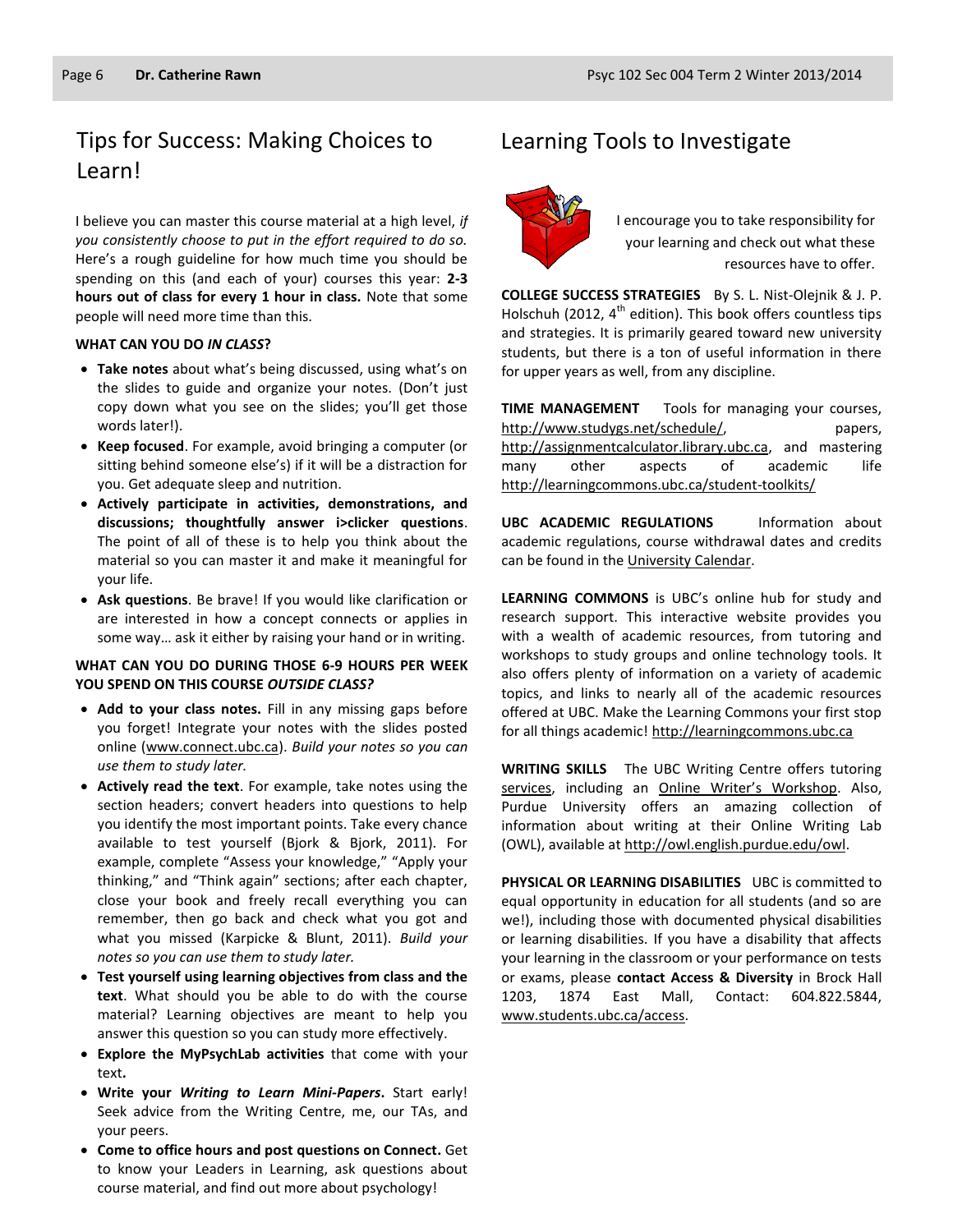## Psychology Department Grading Policies

*To meet department policy, the typical student demonstrating adequate performance on learning appraisals will earn around 63-67% in this course.* 

#### *Read on for details.*

In order to reduce grade inflation and maintain equity across multiple course sections, all psychology courses are required to comply with departmental norms regarding grade distributions. According to departmental norms, the average grade in a 100- and 200-level Psychology courses are 67 for an exceptionally strong class, 65 for an average class, and 63 for a weak class, with a standard deviation of 14. The corresponding figures for 300- and 400-level classes are 70, 68, and 66, with a standard deviation of 13. **Scaling** may be used in order to comply with these norms; grades may be scaled up or down as necessary by the professor or department. Grades are not official until they appear on a student's academic record. You will receive both a percent and a letter grade for this course. At UBC, they convert according to the key below:

| A+           | 90-100% | C+ | 64-67%    |
|--------------|---------|----|-----------|
| A            | 85-89%  | C  | 60-63%    |
| А-           | 80-84%  | C- | 55-59%    |
| $B+$         | 76-79%  | D  | 50-54%    |
| <sup>B</sup> | 72-75%  | F  | $0 - 49%$ |
| B-           | 68-71%  |    |           |



## Faculty of Arts Guidelines for Grading Criteria

You are earning a degree at a highly reputable postsecondary institution. Therefore, criteria for success are high. The Faculty of Arts offers the following guidelines that broadly characterize the kind of work that is generally associated with the main grade ranges. These characteristics help to put the Psychology Department Grading Policies into context. Note that adequate performance is in the C range, which is the typical class average.

**A RANGE:** *Exceptional Performance.* Strong evidence of original thinking; good organization in written work; capacity to analyze (i.e., break ideas down) and to synthesize (i.e., bring different ideas together in a coherent way); superior grasp of subject matter with sound critical evaluations; evidence of extensive knowledge base.

**B RANGE:** *Competent Performance.* Evidence of grasp of subject matter; some evidence of critical capacity and analytic ability; reasonable understanding of relevant issues; evidence of familiarity with the literature.

**D-C RANGE:** *Adequate Performance*. Understanding of the subject matter; ability to develop solutions to simple problems in the material; acceptable but uninspired work; not seriously faulty but lacking style and vigour.

**F RANGE:** *Inadequate Performance.* Little or no evidence of understanding of the subject matter; weakness in critical and analytical skills; limited or irrelevant use of the literature.

Consider these characteristics when making choices about the quality of work you submit in all learning appraisals, in this and any other course.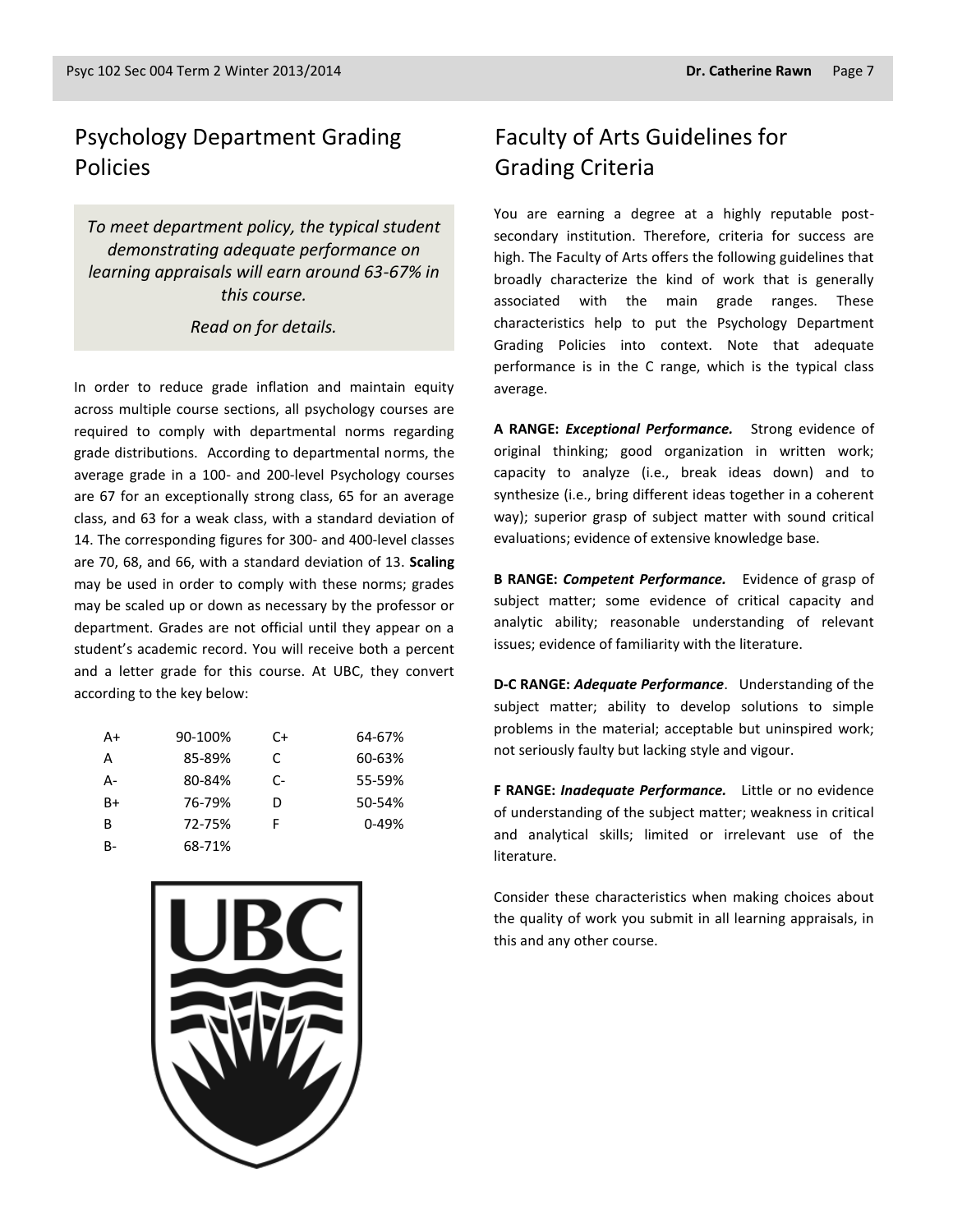## Ethical Conduct: Practices and Policies

Don't Cheat. Don't Plagiarize. It's Not Worth It. Read on For Key Definitions, Consequences, and Ways to Act Ethically

The consequences for unethical conduct are more severe than you may think: you may fail the assignment or test, you may fail the course, you may be expelled from University, and unable to attend any other postsecondary institution in the future. Think about the long-term implications of that outcome in your life.

#### **Psychology Department's Position on Academic Misconduct**

Cheating, plagiarism, and other forms of academic misconduct are very serious concerns of the University, and the Department of Psychology has taken steps to alleviate them. In the first place, the Department has implemented software that can reliably detect cheating on multiple-choice exams by analyzing the patterns of students' responses. In addition, the Department subscribes to *TurnItIn* — a service designed to detect and deter plagiarism. All materials (term papers, lab reports, etc.) that students submit for grading will be compared to over 5 billion pages of content located on the Internet or in TurnItIn's own proprietary databases. The results of these comparisons are compiled into customized "Originality Reports" containing several, sensitive measures of originality that flag instances of matching text suggesting possible plagiarism; instructors receive copies of these reports for every student in their classes.

During exams, the instructor and invigilators reserve the right to move students in their seating arrangement with no explanation provided.

In all cases of suspected academic misconduct, the parties involved will be pursued to the fullest extent dictated by the guidelines of the University. Strong evidence of cheating or plagiarism may result in a zero credit for the work in question. According to the University Act (section 61), the President of UBC has the right to impose harsher penalties including (but not limited to) a failing grade for the course, suspension from the University, cancellation of scholarships, or a notation added to a student's transcript. For details on pertinent University policies and procedures, please see Chapter 5 in the UBC Calendar [\(http://students.ubc.ca/calendar\)](http://students.ubc.ca/calendar).

#### **Why is Academic Misconduct Treated So Harshly?**

Some people don't feel like cheating on a test or taking a sentence or two from someone else's paper without citing it is a big deal. Here's a bit of insight into why we care so much.

In the academic community—a community of which you are now a part—**we deal in ideas**. That's our currency, our way of advancing knowledge. By representing others' ideas in an honest way, we are (1) respecting the rules of this academic community, and (2) showcasing how our own novel ideas are distinct from but relate to their ideas. APA style gives us a formal way to indicate where our ideas end and where others' begin. **Welcome to the academic community. You are expected to act honestly and ethically, just like the rest of us.**

#### **Participating in the Academic Community Ethically**

What can you do to ensure you are acting ethically? First, recognize that all graded work in this course, unless otherwise specified, is to be **original work done independently by each individual.**

**Visit the Learning Commons' guide to academic integrity**  UBC offers an online guide to preventing unintentional plagiarism and organizing your writing. Visit [http://learningcommons.ubc.ca/resource-guides/avoiding](http://learningcommons.ubc.ca/resource-guides/avoiding-plagiarism/)[plagiarism/](http://learningcommons.ubc.ca/resource-guides/avoiding-plagiarism/)

**Use the Library's resources**, including any of the indexes and databases listed under Indexes and Databases, Subject Resources, OneSearch or Metasearch on the Library's website at [http://www.library.ubc.ca.](http://www.library.ubc.ca/) (Not sure which index to use? Click HELP on the library homepage at www.library.ubc.ca or try Subject Resources.) When instructed to do so, you may use sources such as Google/Yahoo/MSN Search/etc. to find articles for assignments in this course, particularly Google Scholar.

**Be careful and critical of what you read and choose to cite.** Reference all material using APA style; if you cannot find a proper reference, question whether that source is appropriate to use. **Do not** copy and paste text from other sources, even in a draft, as you might unintentionally misrepresent those words as your own in a later draft (which would still qualify as plagiarism).

*If you have any questions about what sources to use or how to cite them without plagiarizing, please see your Instructor or TA before handing in your assignment.*